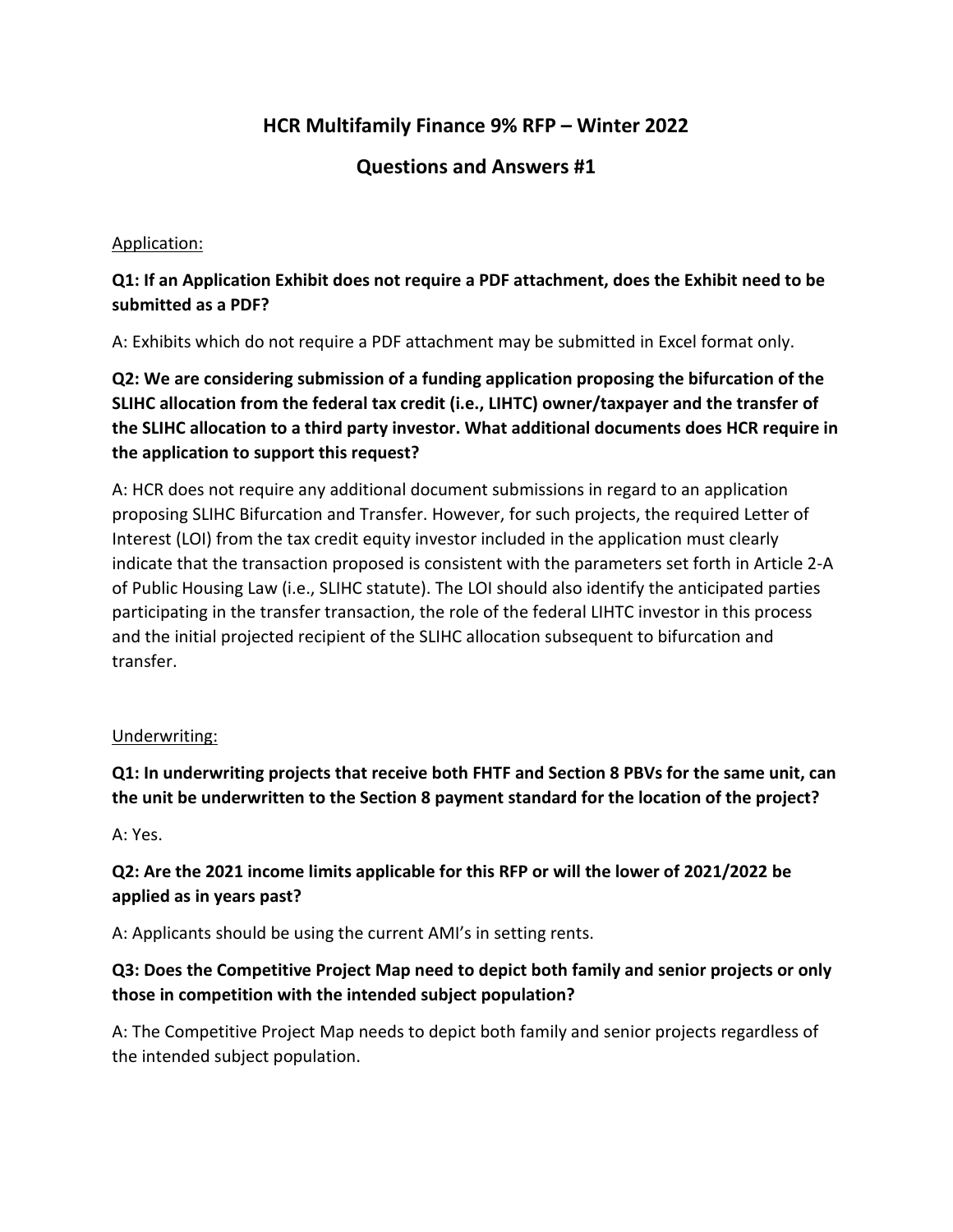# **Q4: A market study was completed in August 2021 for a project submitted in the Summer 2021 9% LIHTC Round. Is a new market study required for the Winter 2022 9% LIHTC Round?**

A: Yes, a new market study is required. As per RFP Section B "What's New": *Applicants are required to submit a current Market Study per the requirements of Section 5.07 of the Capital Programs Manual. The Market Study must have been prepared no earlier than December 1, 2021. Market studies must also include a primary market area (PMA) map, which shows only the existing regulated affordable housing properties in the project's PMA. Market studies prepared earlier than December 1, 2021 will not be accepted.*

# **Q5: What is the minimum rent burden for HTF units?**

A: HTF tenants must pay a minimum of 30% of household income toward rent.

#### Term Sheets:

# **Q1: Is HOME funding in the Winter 2022 RFP available for projects that are not Supportive Housing Projects with at least 30% supportive units (25% for projects with OPWDD units)?**

A: No. HOME funds in the Winter 2022 RFP are only available for projects that meet the Supportive Housing Project criteria.

#### **Q2: Where can the maximum per unit FHTF subsidy limits be found?**

A: Per the FHTF term sheet, see Reference Materials for FHTF Program Subsidy Limits.

#### Environmental:

# **Q1: The Phase I and II ESA's have been completed for this project but are time barred. Is an update letter from the environmental consultant acceptable, or will HCR require full new reports?**

A: If the Phase II ESA recommends further remedial action and that remedial action will be undertaken, updated reports are not required (the application should indicate the remedial actions that will be taken and the budget should reflect those costs). If the Phase II ESA recommends no further remedial action, a new Phase I ESA is required. It can incorporate the Phase II ESA findings to address potential Recognized Environmental Conditions that have already been resolved.

# **Q2: Is HCR requiring the updated ASTM E1527-21 Standard for Phase I Environmental Site Assessments?**